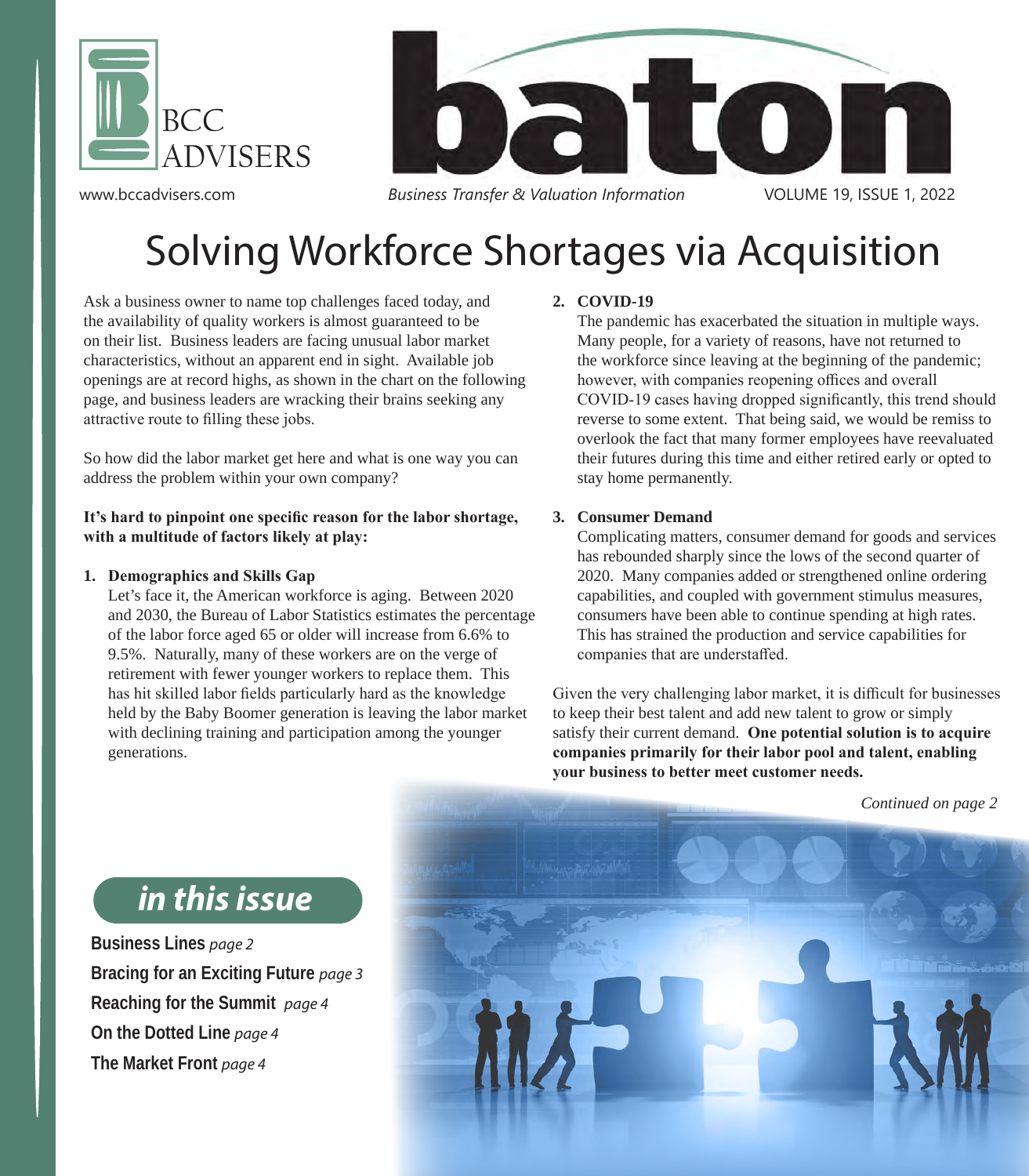### *business lines*



By Steve Jacobs

Fueled by record valuations, total M&A transaction value in 2021 reached an all-time high of \$5.9 trillion. Despite a 23% slump in global M&A during Q1 2022, there is optimism for strategic deal activity in 2022. The lower middle market has proved resilient and is showing momentum, as this segment exhibits insulation from the uncertainties affecting other areas of the market.

The backlog of uncompleted deals from 2020 and early 2021 have abated and the environment is competitive. To be successful, buyers need an expanded skill set to compete. Having a clear vision for growth, being able to identify ways to improve technology platforms and resources, creativity in finding new avenues to grow revenue and transform operations, and having the ability to establish the right team of competent advisors to achieve desired results are critical.

Privately held companies in most industries have significant liquidity for acquisitions and are anxious to grow, even given volatile commodity prices, supply chain issues, moderately rising interest rates, and public equity markets negatively impacted by the Russia-Ukraine war. In addition, adding quality employees through acquisitions during a challenging employment environment has become as important as expanding geography and new product line growth.

Private equity funds appear to be in "buy mode" after some very active fundraising, and despite looming pricing pressures and general economic uncertainty, they are optimistic. According to a Q1 survey by TruSight, average respondents expect 11%+ organic growth across their portfolio. If 8%+ of growth is inflationary, that leaves just ~3% of true organic growth. The survey also indicated in-person meetings will again be a substantial part of their process as deal flow normalizes. Respondents noted their main objectives are to focus on their teams and people issues (including operating in partnership with third party vendors), add-on acquisitions, pricing and costs, and thoughtful metrics and reporting.

The quality of deal flow remains elevated, but attractive and accretive acquisitions may be challenging to find in 2022. Management teams of strategic buyers must assess how their company measures in the marketplace and identify clearly how M&A can improve competition and success in 2022 and beyond. A competent M&A advisor is a valuable resource in this endeavor.



 Steve Jacobs steve@bccadvisers.com (515) 777-7077

# Solving Workforce Shortages via Acquisition

*Continued from page 1*



We are seeing more companies pursuing acquisitions for this very reason, spanning all industries. In fact, it has become so common that *The Wall Street Journal* published an article earlier this year on this trend in the IT industry, which has already seen a 10% increase in M&A volume over 2021.

**It remains important to gather a strong team of buy-side advisors if you decide to embark on this strategy.**  An inexperienced acquisition strategy can lead to the loss of employees, defeating the purpose of the acquisition to begin with and even expanding the labor shortage problem within your organization.

Sources: \* U.S. Bureau of Labor Statistics

\* Federal Reserve Economic Data

 \* Loten, Angus. "Tech Talent Shortage Is Helping Drive M&A Deals." *The Wall Street Journal*, Dow Jones & Company, 7 Feb. 2022, https://www.wsj.com/articles/tech-talent-shortage-is-helping-drive-m-a-deals-11644235210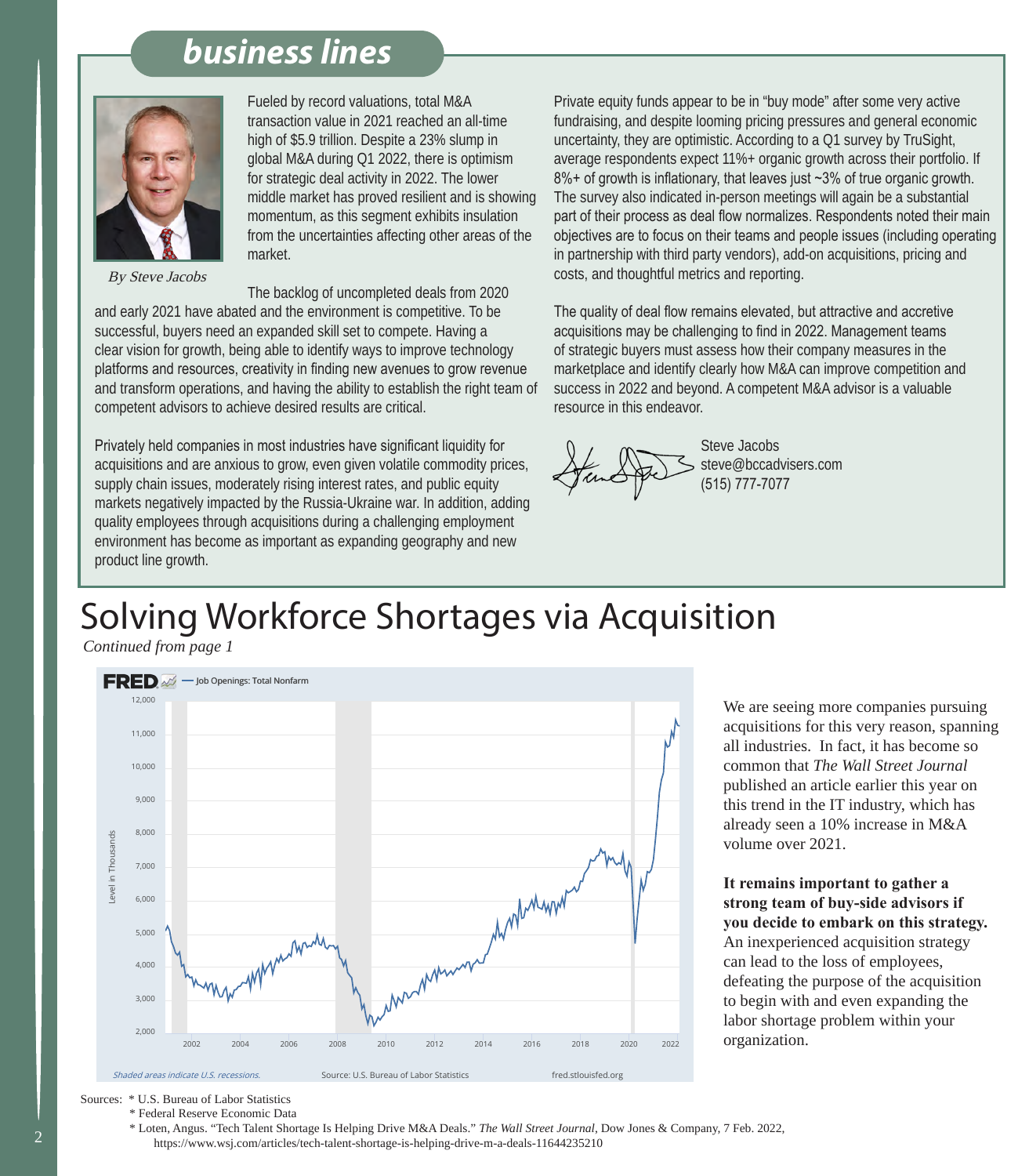# Bracing for an Exciting Future

From a faith-based dream of changing children's lives that started in a garage to teaming with a publicly traded company with a vast international network, John Mitchell and MD Orthopaedics, Inc. have been on quite a ride over the past nearly two decades. The company is now positioned for the future to improve more lives than ever before, and that is precisely what motivates John to get out of bed every morning.

Founded in 2004 in Wayland, Iowa, **MD Orthopaedics (MDO)** developed and commercialized a custom fit bracing system that has supported dissemination of the Ponseti Technique, a procedure widely considered the gold standard treatment for clubfoot. Continuously striving to innovate and improve upon its product offerings to better serve children with this condition, the company has secured over a dozen patents and has an additional seven pending. Its specialty bracing system technology was being utilized in the U.S. and abroad, but the next step for MDO was to expand its international footprint. Now led by John's son, Luke Mitchell, MDO established a modest global network but knew a partnering company with a strong worldwide sales network could expedite getting MDO products to more kids quicker than it could on its own. Achieving this objective was worth the consideration of selling MDO.

**OrthoPediatrics Corp. (Nasdaq: KIDS)** has built a global sales organization entirely focused on pediatric orthopedics distributing products in the United States and 45 other countries and was the perfect partner to help MDO reach its goals. Focused exclusively on advancing the field, OrthoPediatrics has developed the most comprehensive product offerings to the pediatric orthopedic

market to improve the lives of children with orthopedic conditions, spanning trauma and deformity, scoliosis, and sports medicine/other procedures.

David Bailey, Chief Executive Officer of OrthoPediatrics, commented, "We believe MD Orthopaedics will be a springboard for our expansion into pediatric orthopedic non-surgical treatments for kids and further supports our mission of helping children living with orthopedic conditions. The addition of non-operative specialty bracing systems advances our growth strategy of providing a broad product portfolio uniquely designed to treat children while surrounding pediatric orthopedic surgeons with the most comprehensive product offering in the market."

Luke Mitchell, General Manager & Executive V.P. of MD Orthopaedics, is equally optimistic. He shares, "We are thrilled to join OrthoPediatrics. With a mission aligned with our own, we look forward to working together in creating additional solutions to improve the treatment of orthopedic conditions in children, while improving the quality of life for them and their families."

BCC advised MDO throughout all aspects of the sale process. Said Luke, "BCC's experience and calm demeanor demonstrated throughout negotiations and due diligence was invaluable. There is no way I would have wanted to go through this experience without BCC's team in our corner. I am skeptical we would have closed this transaction without them."

OrthoPediatrics' commitment to MDO's employees, continued operations in Wayland, and resources available to expand the number of lives bettered by MDO's products all make the Mitchell family excited for this new chapter. Far from the days of operating out of John's garage, the Mitchells are proud of what they've built and where their company is headed.

# ORTHOPAEDICS